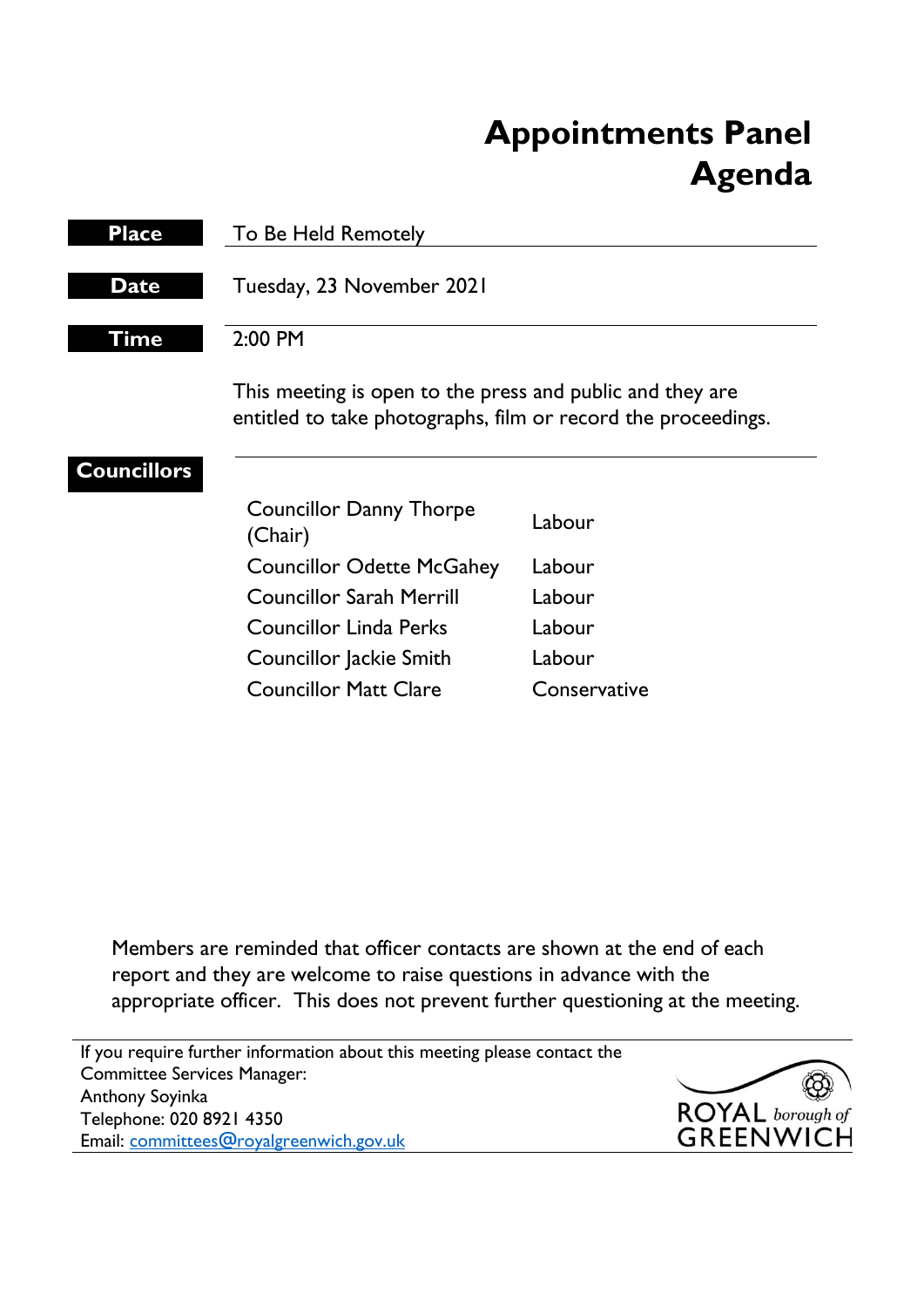### **Agenda**

#### **1 Declarations of Interest Report**

Members to declare any personal and financial interests in items on the agenda. Attention is drawn to the Council's Constitution; the Council's Code of Conduct and associated advice.

#### **2 Exclusion of the Press and Public**

To agree that the remainder of the meeting be held in closed session.

## **3 Appointment of the Assistant Director, Transport and Sustainability**

Please find attached the Job Description and Person Specification Details, in respect of the appointment appointment of the Assistant Director, Transport and Sustainability.

Date of Issue Thursday, 18 November 2021

Debbie Warren Chief Executive